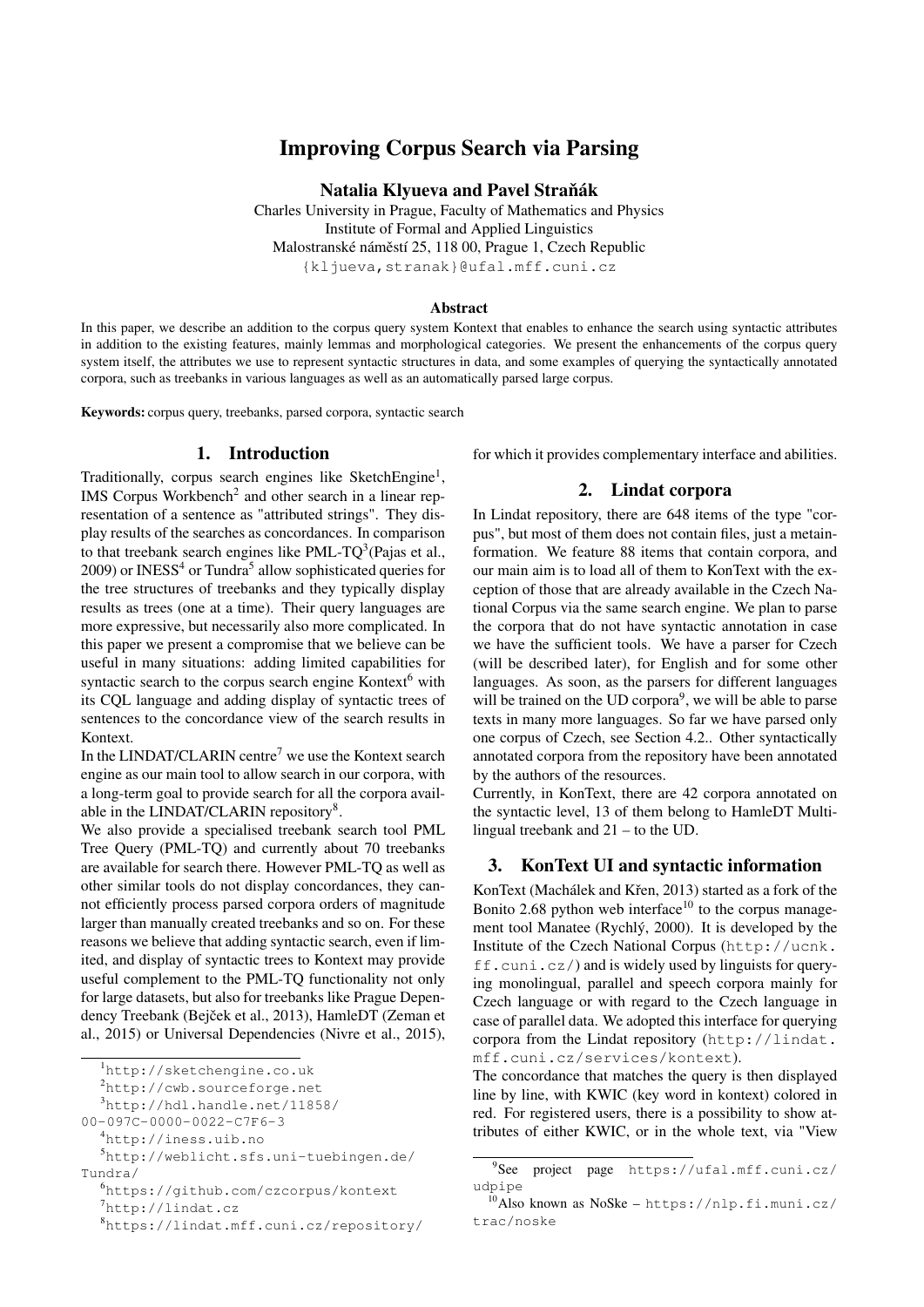| <b>kon</b> text                                                                                                         | Query Subcorpora Save Concordance Filter Frequency Collocations View options Help<br>KWIC/Sentence Attributes, structures and references General concordance view options | Praque Dependency Treebank 3.0 - Czech<br>652,542 positions<br>download: http://hdl.handle.net/11858/00-097C-0000-0023-1AAF-3<br>treebank: https://lindat.mff.cuni.cz/services/pmltq/pdt30/ |
|-------------------------------------------------------------------------------------------------------------------------|---------------------------------------------------------------------------------------------------------------------------------------------------------------------------|---------------------------------------------------------------------------------------------------------------------------------------------------------------------------------------------|
| Hits: 52   i.p.m. : 79.69 (related to the whole Prague Dependency Treebank 3.0 - Czech)   ARF : 32   Result is shuffled |                                                                                                                                                                           | $12$ bbd                                                                                                                                                                                    |
| do tajné spisovny FS . " Kdybych to neviděl na                                                                          | vlastní /vlastní/AAFP4----1A----/Atr/DPHR OČI /oko/NNFP4-----A----/Adv/DPHR                                                                                               | , tak bych tomu nevěřil , " řekl . Šolc                                                                                                                                                     |
| jednotlivých politiků - vysvětlil Pattir tím, že dostal naprosto                                                        | VOInou /volný/AAFS4----1A----/Atr/DPHR ruku /ruka/NNFS4-----A----/Obj/DPHR                                                                                                | , aby představil pokud možno vše . Různost politických postojů                                                                                                                              |
| i řada polopravd a lží - ty chceme uvést na                                                                             | pravou /pravý/AAFS4----1A----/Atr/DPHR míru /míra/NNFS4-----A----/Adv/DPHR                                                                                                | , říká autorka výstavy Milena Secká . Součástí expozice je                                                                                                                                  |
|                                                                                                                         | é krize dosavadními prostředky visí nad střední Evropou jako Damoklův /Damokles/AUIS1M----------/Atr/DPHR Meč /meč/NNIS1-----A----/ExD/DPHR                               | . Proto se konala i rychlá návštěva maďarského premiéra Gyuly                                                                                                                               |
| nám promítli na videu chování svých fanoušků, naskočila mi                                                              | husí /husí/AAFS1----1A----/Atr/DPHR kůže /kůže/NNFS1-----A----/Sb/DPHR                                                                                                    | . Nemohli bychom zaručit bezpečnost na stadionu, zato na                                                                                                                                    |
|                                                                                                                         | ( opět ani nepotvrzené , ani nevyvrácené ) má na správnou /správný/AAFS4----1A----/Atr/DPHR <sup>míru</sup> /míra/NNFS4-----A----/Adv/DPHR                                | uvést valná hromada 7. září. Do onoho magického                                                                                                                                             |
| nacistům, tak patronem kolaborace. Uvádět tradice " na                                                                  | pravou /pravý/AAFS4----1A----/Atr/DPHR MÍru /míra/NNFS4-----A----/Adv/DPHR                                                                                                | " jejich poměřováním s nějakou přísně objektivní historickou skuteč                                                                                                                         |
| ed. Ačkoli produktivita evropských dolů stále stoupá, nejsou                                                            | S /s/TT-------------/Pnom/DPHR to /to/TT-------------/AuxY/DPHR                                                                                                           | konkurovat levnému uhlí ze zámoří . S tím kontrastuje skutečnost                                                                                                                            |
| du se zdánlivě zanedbatelná jednání konkurence dostává do                                                               | jiného <sub>/jiný/AANS2----1A----/Atr/DPHR</sub> světla /světlo/NNNS2-----A----/Adv/DPHR                                                                                  | . Když o někom řekneme , že je zloděj ,                                                                                                                                                     |
| děti, které chtějí pomoci svým nemocným vrstevníkům " na                                                                | vlastní /vlastní/AAFP4----1A----/Atr/DPHR nohy /noha/NNFP4-----A----/Adv/DPHR                                                                                             | ". Kreslí vánoční pozdravy , které si v Norsku                                                                                                                                              |
| přihlížet výjevům , z nichž by i Čachtické paní naskakovala                                                             | husí /husí/AAFS1----1A----/Atr/DPHR kůže /kůže/NNFS1-----A----/Sb/DPHR                                                                                                    | . Vodka v laboratoři Praha (sob) - Stopy                                                                                                                                                    |
| vezprostřední příčinou toho, že potraty a konkordát přišly na                                                           | pořad /pořad/NNIS4-----A----/Adv/DPHR dne /den/NNIS2-----A----/Atr/DPHR                                                                                                   | , byly červnové komunální volby . Vůdcové levice totiž kalkulovali                                                                                                                          |
| svou zodpovědnost a to, že neberou věc Evropy na                                                                        | lehkou /lehký/AAFS4----1A----/Atr/DPHR Váhu /váha/NNFS4-----A----/Adv/DPHR                                                                                                | . Tím, že Maastricht " prošel ", Evropanům                                                                                                                                                  |
| inovátor už tatáž osoba . Inovace se postupně stává čím                                                                 | dál /daleko/Dg-------2A----/ExD/DPHR tím /ten/PDZS7----------/Adv/DPHR                                                                                                    | víc záležitostí zaměstnanců a manažerů, ne - li jen                                                                                                                                         |
| Moravčíka však vyplývá, že speciální výroba by se tak                                                                   | jako /jako/J,------------/AuxY/DPHR tak /tak/Db-------------/Adv/DPHR                                                                                                     | ocitla ve stejné situaci . Ať se Václav Havel svým                                                                                                                                          |
| spíše kritický pohled církve na sebe samu : padni ,                                                                     | komu /kdo/PKM-3----------/Adv/DPHR Padni /padnout/Vi-S---2--A----/Obj/DPHR                                                                                                | . V " kauze katedrála " mohu s radostí říci                                                                                                                                                 |
| či jestli to odpovídá. Poplatek nemá v našich poměrech                                                                  | CO /co/PQ--4---------/Obj/DPHR dělat /dělat/Vf--------A----/Obj/DPHR                                                                                                      | , protože podle Listiny základních práv a svobod má pacient                                                                                                                                 |
| edoceněn, přestože čeští akcionáři už její důsledky pocítili na                                                         | vlastní /vlastní/AAFS4----1A----/Atr/DPHR kůžl /kůže/NNFS4-----A----/Adv/DPHR                                                                                             | . Do budoucna se budeme muset smířit s tím,                                                                                                                                                 |
| přece - si v MDF uvědomili , že kdo je                                                                                  | S /s/TT-------------/AuxY/DPHR to /to/TT-------------/Pnom/DPHR                                                                                                           | udržovat konstruktivní styky se slovenskou vládou , ten takříkajíc '                                                                                                                        |
|                                                                                                                         |                                                                                                                                                                           |                                                                                                                                                                                             |

Figure 1: Concordance with displayed attributes for KWIC: word, lemma, tag, afun and functor.

options" button. In Figure [3.,](#page-0-10) the concordance lines with lemma, tag and functor (deep syntactic relation) attributes are displayed.

# 3.1. Syntactic attributes

For syntactically annotated corpora from the Lindat repository, we introduced additional attributes of a word (node) reflecting syntactic information. This information comes from a dependency tree<sup>[11](#page-1-0)</sup>. In addition to the original search options used in KonText – *form*, *lemma* and *tag* – we introduced the following attributes:

- attribute *deprel* dependency relation (or *afun* analytical function for corpora annotated in PDT style) which presents syntactic function of a word in a sentence;
- parent attributes. For each word, we added the four mentioned attributes for the parent of a node (*p\_form*, *p\_lemma*, *p\_tag* and *p\_deprel*);
- attribute *parent* specifying position of a parent with the respect to the node, e.g. [parent="-5"] means that the parent of a node stands 5 words to the left, whereas [parent="+3"] means the position three nodes to the right.[12](#page-1-1)
- eparent attributes. Effective parent (eparent) is a special notation in the Prague Dependency theory when some non-dependency edges, such as coordinations or appositions, are skipped. For example, according to the PDT style, the conjunction is a parent of coordination members, but the 'true' parent is a node above the

conjunction. For the Universal Dependency style, information related to eparent is not needed, because coordinating conjunctions are 'sisters' to the coordinated members and do not have to be skipped. The attributes that we consider in Prague-like annotation style are *eparent, ep\_form, ep\_lemma, ep\_tag, ep\_afun*.

#### <span id="page-1-3"></span>3.2. Treex View

In addition to the default 'linear' representation of concordance, we adopted the functionality from PML-TQthat visualizes a tree and provides the information on the attributes of each node in the tree - Treex View<sup>[13](#page-1-2)</sup>. Technically, a tree is generated from JSON file using Javascript library jstreex-view onsite.

An icon to display a tree is attached to each line of a concordance, the tree is visualized in PML-TQ format. When a node in a tree is being clicked, the attributes of this node are displayed, see the Figure [3.2.](#page-1-3)

So far, the functionality to view trees is enabled for some corpora, but we plan cover all syntactically annotated corpora from Lindat.

# 4. Examples of queries in syntactically annotated corpora

In this section, we will show the examples of querying for syntactic attributes in the three syntactically annotated corpora - Universal Dependencies, Web corpus of Czech and Prague Dependency Treebank. The queries are just illustrative and do not present any meaningful linguistic research.

#### <span id="page-1-4"></span>4.1. Querying UD

Universal Dependencies (Nivre et al., 2015) is a project that provides the unified annotation for treebanks in 38 languages. The annotation scheme is based on Stanford dependencies (query attribute *deprel*), Google universal part-ofspeech tags (attribute *pos*) and the Interset interlingua for

<span id="page-1-0"></span><sup>&</sup>lt;sup>11</sup>We do not work with constituency trees, they should be processed in a different manner.

<span id="page-1-1"></span> $12$ It is necessary to escape the plus sign as it is evaluated as a regular expression. So the query for a parent that stands to the right will be "\+.\*"

<span id="page-1-2"></span><sup>13</sup><https://github.com/ufal/js-treex-view/>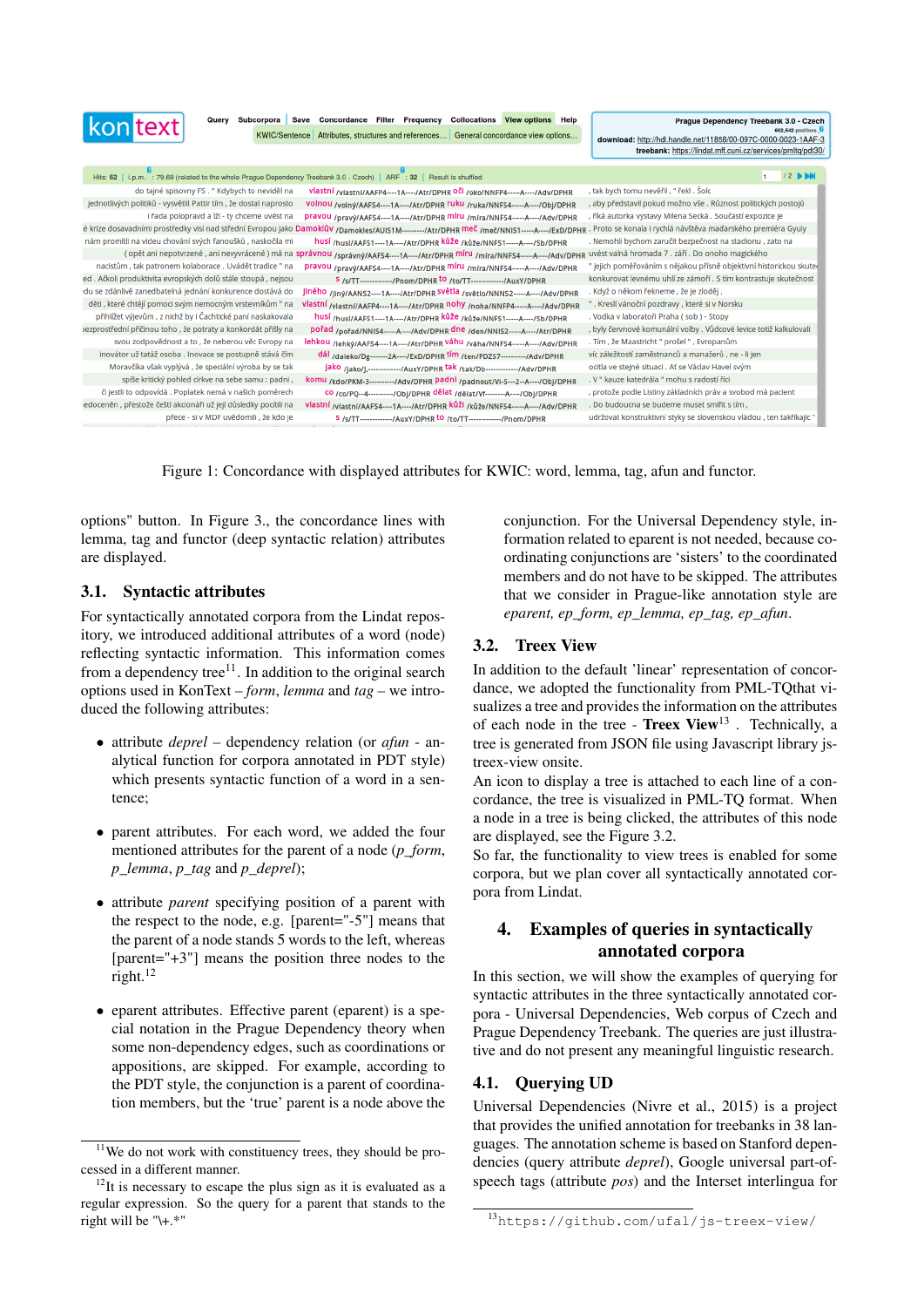

Figure 2: Concordance lines and tree visualization

morphosyntactic tagsets (attribute *ufeat*). In order to make some experiments in comparative linguistics, we compiled the [joint treebank](https://lindat.mff.cuni.cz/services/kontext/run.cgi/first?shuffle=1&reload=1&corpname=ud_en_a) - 5,000 first sentences for each language from  $UD<sup>14</sup>$  $UD<sup>14</sup>$  $UD<sup>14</sup>$ . There is no sense in searching for some lexical issues, but the grammar attributes can be used to compare certain linguistic phenomena in several languages. The frequency distribution in the languages can be viewed with the function Frequency->Doc IDs (the user should be logged in to access this function), where Doc ID stand for a concrete language.

Following are some examples of queries over concrete UD treebanks.

Position of adjectives in the Romance languages. In the Romance languages, adjectives are generally placed after the noun they modify. Suppose, we want to know which adjectives precede the noun. Let us take as an example the French treebank. We put a query for tokens with part-ofspeech (POS) value as ADJ, with a parent POS as NOUN that stands on the right from the adjective:

[\[pos="ADJ" & p\\_pos="NOUN" & parent="](http://hdl.handle.net/11346/KONTEXT-FR-PAVV)+.\*"]

Then, we can make frequency analysis based on this concordance. The option 'Frequency->Node forms' (available for logged-in users) will show the list of adjectives that are used most frequently in preposition to the noun (*autres* – 'others', *premièr(e)* – 'first', *même* – 'same, similar',  $\text{grand}(e)$  – 'big' etc.).

The same query can be tested on other treebanks from the Latin group - Spanish or Italian - with similar results. Also, using the join treebank, we can see the frequency of the construction where adjective stands after the noun in various languages. The query for this construction will be slightly modified: we will search for the adjectives

<span id="page-2-0"></span><sup>14</sup>If there was more than one treebank for a language, we have chosen only one, like in case of Latin or Finnish

for which the parent noun stands on the left (order nounadjective):

If we execute on this mixed treebank the slightly modified query as for French [\[pos="ADJ" & p\\_pos="NOUN" &](http://hdl.handle.net/11346/KONTEXTNOUNADJ-D6RQ) [parent="-.\\*"\]\]](http://hdl.handle.net/11346/KONTEXTNOUNADJ-D6RQ), we will get many lines in various languages, which could be sorted according to the Doc ID (option Frequency->DocIDs). This will give the frequency distribution of postnominal adjective construction in several languages, see Figure [4.1.](#page-1-4) It is evident that Romance languages got the highest score, with Slavic and Germanic in the middle, and Finno-Ugric in the end.

Word order Another query example concerns the word order. Let us examine the position of a subject and a direct object in relation to a predicate. The following query will find sentences with SVO order – where the predicate (*root*) expressed by a verb is placed on the right of a subject – *subj* and on the left of a direct object -*dobj*, provided that both subj and dobj are nouns. There is a number of words in between the arguments, that are not conjunction or punctuation:[15](#page-2-1)

[\[deprel="nsubj" & pos="NOUN" & p\\_pos="VERB" & p\\_deprel=](http://hdl.handle.net/11346/KONTEXTSVO-CKV5) "root" & parent="+[.\\*"\] \[deprel!="conj|cc"\]\\* \[deprel="dobj" &](http://hdl.handle.net/11346/KONTEXTSVO-CKV5) [pos="NOUN" & p\\_deprel="root"& p\\_pos="VERB"&parent="-](http://hdl.handle.net/11346/KONTEXTSVO-CKV5)  $.*"$ ] within  $\langle s \rangle$ 

By modifying the query above to SOV, VOS and other permutations, we calculated the number of sentences in languages matching the certain pattern and clustered them according to the language groups, see Table [1.](#page-3-1)

The table above should be taken with precaution, because some peculiarities in annotation schema could have led to false positives. However, the table proves the known fact that Slavic languages (especially Czech, Polish and Slove-

<span id="page-2-1"></span><sup>&</sup>lt;sup>15</sup>That is done to avoid greediness of the regular expression which can match words from other clauses.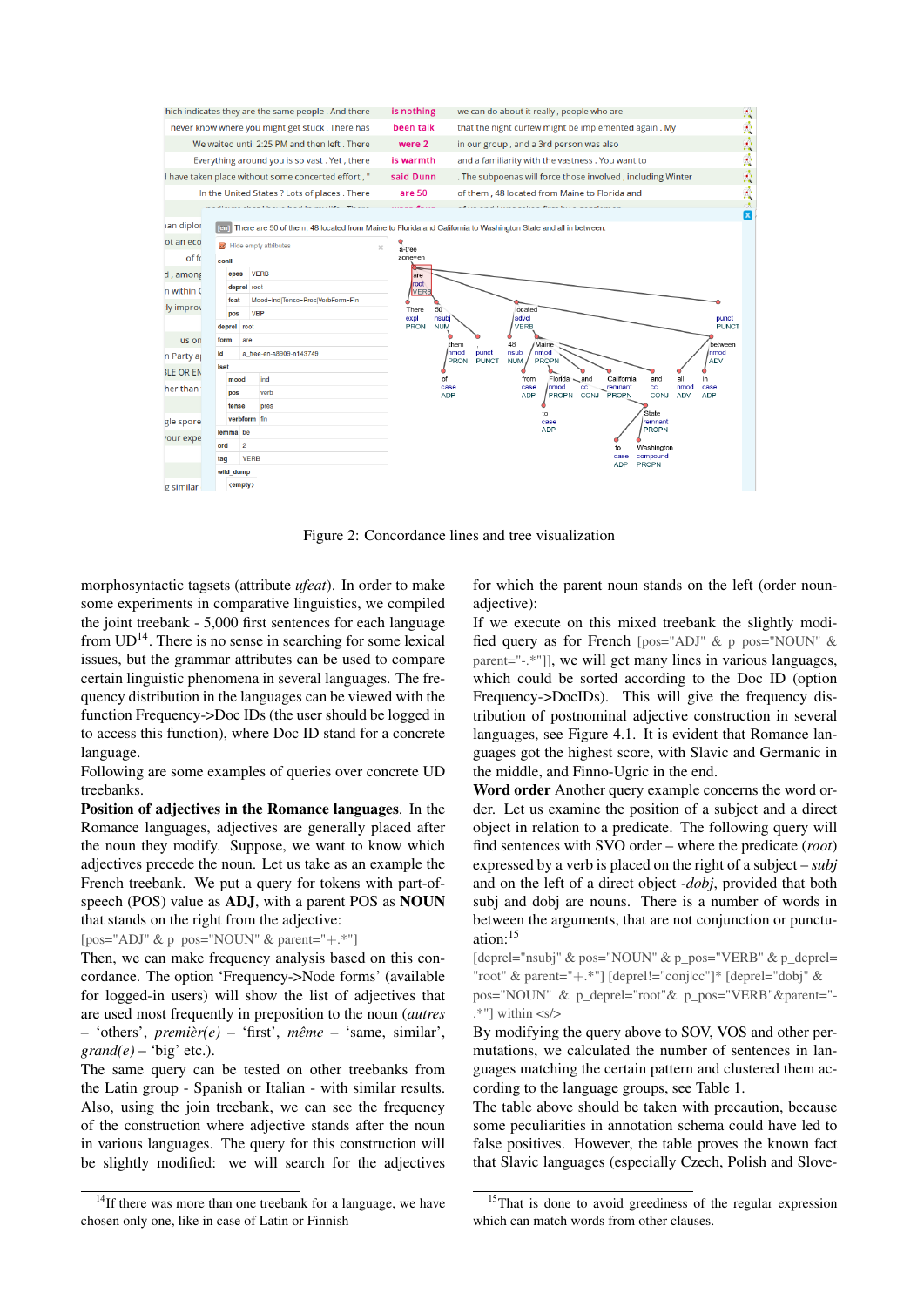|     |       | doc.id           | Freq  | i.p.m.  |  |
|-----|-------|------------------|-------|---------|--|
| 1.  | p / n | Spanish          | 4,520 | 33950.8 |  |
| 2.  | p/n   | French           | 3,981 | 32825.4 |  |
| 3.  | p/n   | Portuguese       | 3,804 | 29556.4 |  |
| 4.  | p/n   | Italian          | 3,245 | 30736.4 |  |
| 5.  | p/n   | Polish           | 1,208 | 23579.5 |  |
| 6.  | p / n | Latin            | 921   | 24352.8 |  |
| 7.  | p/n   | Czech            | 516   | 6627.8  |  |
| 8.  | p/n   | Romanian         | 485   | 52201.1 |  |
| 9.  | p/n   | Croatian         | 441   | 5595.2  |  |
| 10. | p/n   | Slovenian        | 294   | 3359.0  |  |
| 11. | p/n   | Danish           | 226   | 2539.9  |  |
| 12. | p/n   | Swedish          | 224   | 3361.1  |  |
| 13. | p/n   | Norwegian        | 219   | 2680.0  |  |
| 14. | p / n | <b>Bulgarian</b> | 195   | 3104.7  |  |
| 15. | p/n   | English          | 161   | 2108.9  |  |
| 16. | p/n   | <b>Greek</b>     | 154   | 3245.6  |  |
| 17. | p/n   | German           | 93    | 1068.1  |  |
| 18. | p/n   | <b>Dutch</b>     | 69    | 1482.8  |  |
| 19. | p/n   | Finnish          | 49    | 1159.2  |  |
| 20. | p/n   | Hungarian        | 43    | 2070.9  |  |
| 21. | p/n   | Estonian         | 3     | 390.3   |  |

Figure 3: Distribution of languages with adjective postposition.

| lang        | <b>SVO</b> | SOV              | VSO              | <b>VOS</b>               | <b>OVS</b>       | OSV            |
|-------------|------------|------------------|------------------|--------------------------|------------------|----------------|
| hr          | 408        | 3                | $\boldsymbol{0}$ | $\overline{0}$           | 33               | $\overline{c}$ |
| bg          | 296        | $\mathbf{1}$     | $\overline{2}$   | $\overline{\mathcal{L}}$ | $\overline{22}$  | 1              |
| cz          | 235        | 18               | 50               | 17                       | 91               | 9              |
| pl          | 683        | 19               | 28               | 25                       | 185              | 30             |
| sl          | 257        | 40               | 12               | 10                       | 52               | 6              |
| ch.sl       | 30         | 9                | 13               | $\overline{4}$           | $\overline{1}$   | $\mathbf{1}$   |
| no          | 206        | $\boldsymbol{0}$ | 33               | $\boldsymbol{0}$         | $\boldsymbol{0}$ | $\overline{1}$ |
| da          | 181        | $\boldsymbol{0}$ | 27               | $\mathbf{1}$             | $\overline{5}$   | $\overline{2}$ |
| en          | 98         | 0                | 0                | $\boldsymbol{0}$         | 0                | 0              |
| <b>SW</b>   | 319        | 0                | 61               | $\boldsymbol{0}$         | 8                | 5              |
| du          | 155        | 1                | 32               | $\mathbf{1}$             | 125              | $\overline{0}$ |
| de          | 157        | 49               | 66               | 0                        | 7                | 3              |
| got         | 23         | 70               | 11               | 3                        | 4                | $\mathbf{1}$   |
| $_{\rm fr}$ | 363        | $\boldsymbol{0}$ | $\boldsymbol{0}$ | $\overline{0}$           | $\boldsymbol{0}$ | $\overline{0}$ |
| pt          | 249        | 0                | $\boldsymbol{0}$ | $\overline{8}$           | $\overline{3}$   | 0              |
| es          | 333        | 0                | 0                | 4                        | 3                | 0              |
| it          | 285        | 0                | 0                | 5                        | $\overline{c}$   | $\overline{0}$ |
| ro          | 38         | 0                | 0                | $\mathbf{2}$             | 3                | $\mathbf{1}$   |
| lat         | 30         | 0                | 21               | 19                       | 14               | 29             |

<span id="page-3-1"></span>Table 1: Surface word order in several language families in simple sentences (5,000 sentences from each treebank)

nian) have a relatively free word order in this specific case whereas Romance languages do not allow so many permutations of arguments.

On this example, we can see that introducing syntactic attributes enlarges our search options in comparison with just morphological search (lemmas and tags). On the other side, here we face the limitation of the CQL, as we can not specify the borders of the segment (clause) to search for a concrete word order pattern. Instead, we use some way around to specify there are no clause borders like punctuation in between the main constituents. Query in PML-TQ can deliver more accurate results as it supports the multi-layer search and allows us to select the clause in which we can search for a pattern.

#### <span id="page-3-0"></span>4.2. Syntactically annotated Czech corpus CWC

One of the goals of Lindat-kontext project is to parse all the corpora from the Lindar repository that do not have syntactic annotation. Within the modular framework treex<sup>16</sup>, we created the pipeline for parsing plain text corpora that includes pre- and post-processing, tagging with MorphoDiTa tagger(Straka and Straková, 2014) and parsing with MST parser<sup>17</sup>. Here, we describe a corpus that was processed in this ways  $-$  a large Web corpus of Czech  $-$  CWC (Spoustová and Spousta, 2011) with more than 627 million words. The attributes for the search are: form, lemma, tag and afun (analytical, or syntactic function, analogous to deprel) for a node, the respective attributes for a parent and an eparent are: ((e)p\_form, (e)p\_lemma, (e)p\_tag, (e)p\_afun). Next is the example of how we can search the corpus exploiting syntactic information. Nouns in subject position that are coordinated and that follow a verb might be found by the following query:

[tag="Vp.\*"][p\_afun="Coord" & ((tag="NNF.\*" & afun="Sb")| tag="NNM.\*" & afun="Sb")]

So far we have automatically parsed only one corpus, and we plan to parse all the corpora from Lindat that do not contain syntactic annotation.

# 4.3. Querying Prague Dependency Treebank in a linear manner

Prague Dependency Treebank (Bejček et al., 2013) was developed based on the Functional Grammar Description theory – FGD, it is annotated on several language layers, most important for us here are morphological, analytical (shallow syntactic) and tectogrammatical (deep syntactic) layers. We had to choose which information from PDT should be included in KonText search. First, PDT was searchable only for form, lemma, tag and afun (analytical function, e.g. Subject, Object, Predicate etc.) attributes. Then, we expanded the possibilities of the search so that we can look for the same attributes from morphological and syntactic layer as for the corpus CWC. The advantage of having PDT available via KonText, is that linguists familiar with CQL language can browse this corpus without knowledge of more complicated PML-TQ.

In addition to analytical layer, we also added some attributes from the tectogrammatical layer, but this can be disputable. First of all, on the tectogrammatical layer, the auxiliary nodes are collapsed, and some other nodes (like dropped personal pronouns) appear. This does not fit into KonText system because this query tool is more about 'surface' representation of a sentence. However, we added the following attributes to the node that can bring some additional value while querying corpora: t lemma (lexical value of a word), functor (more semanticalized value of a syntactic relation - afun), grammatemes (semanticalized variants of morphological features), tfa  $-$  topic-focus articulation

<span id="page-3-2"></span> $^{16}$ http://ufal.mff.cuni.cz/treex

<span id="page-3-3"></span><sup>&</sup>lt;sup>17</sup>http://hdl.handle.net/11234/1-1480